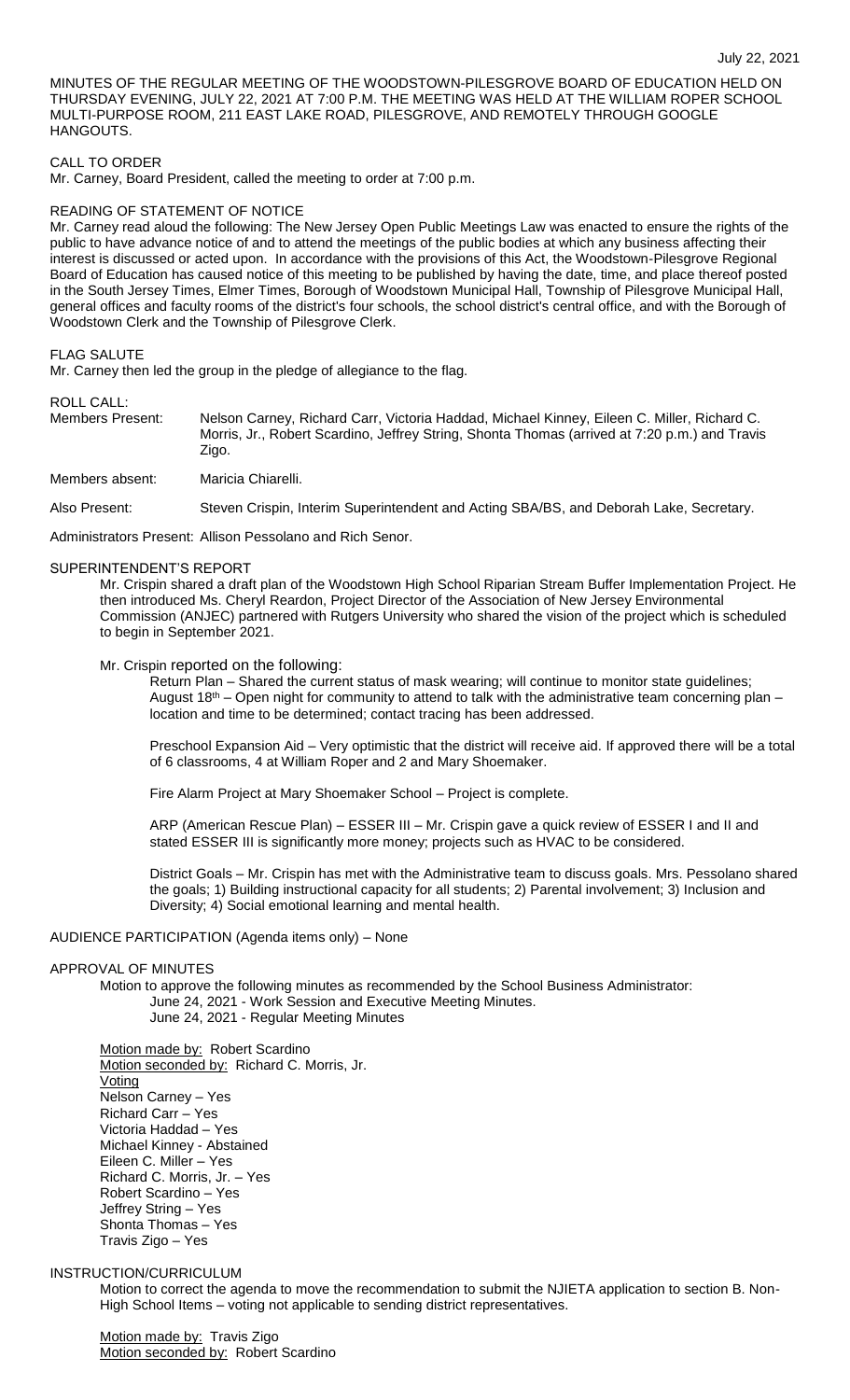**Voting** Nelson Carney – Yes Richard Carr – Yes Victoria Haddad – Yes Michael Kinney - Yes Eileen C. Miller – Yes Richard C. Morris, Jr. – Yes Robert Scardino – Yes Jeffrey String – Yes Shonta Thomas – Yes Travis Zigo – Yes

Motion to approve the following as recommended by the Superintendent: July 2021 fundraiser list. (see page \_\_\_)

> Senior year request from student ID# 222489 to complete their senior year at Woodstown High School as per Board policy 5111.

Motion made by: Travis Zigo Motion seconded by: Robert Scardino Voting Nelson Carney – Yes Richard Carr – Yes Victoria Haddad – Yes Michael Kinney - Yes Eileen C. Miller – Yes Richard C. Morris, Jr. – Yes Robert Scardino – Yes Jeffrey String – Yes Shonta Thomas – Yes Travis Zigo – Yes

Motion to approve the following as recommended by the Superintendent (voting not applicable to sending district representatives):

Request to submit an application to NJIETA (New Jersey Inclusive Education Technical Assistance) for the Mary Shoemaker to participate in the Systemic Change Facilitation: K-12 project. This program is for a three to five year partnership and is funded through NJIETA.

Motion made by: Travis Zigo Motion seconded by: Robert Scardino Voting Nelson Carney – Yes Richard Carr – Yes Victoria Haddad – Yes Eileen C. Miller – Yes Robert Scardino – Yes Jeffrey String – Yes Shonta Thomas – Yes Travis Zigo – Yes

### ADMINISTRATION/PERSONNEL

Motion to approve the following as recommended by the Superintendent:

Leave of absence requests as follows:

Ashley Turco - maternity leave of absence from approximately 11/1/2021 through approximately 3/23/2022.

James Ludlum - medical leave of absence from 9/1/2021 through approximately 1/1/2022.

Gordon Lockman - medical leave of absence from 7/23/2021 for approximately 6 weeks.

New staff as follows:

Cynthia Garr as a Learning Disabilities Teacher Consultant (LDTC) effective approximately 9/1/2021. Salary - MA, Step 13 (\$72,178).

Stephen Asay as the Vice Principal of the Woodstown High School effective 9/1/2021. Salary - \$87,000 pro-rated to start date.

Courtney Risher as a School Psychologist shared between Woodstown and Alloway effective 9/1/2021. Salary - MA+30, Step 1 (\$59,525).

Extra Duty Appointments as follows:

High School extra duty list for July 2021. (see page \_ Athletic extra duty list for July 2021. (see page Child Study Team extra duty list for July 2021. (see page \_\_\_) Curriculum (high school) extra duty list for July 2021. (see page \_\_\_)

Substitute list for July 2021. (see page \_\_\_)

Substitute pay schedule for the 2021-2022 school year. (see page \_\_\_)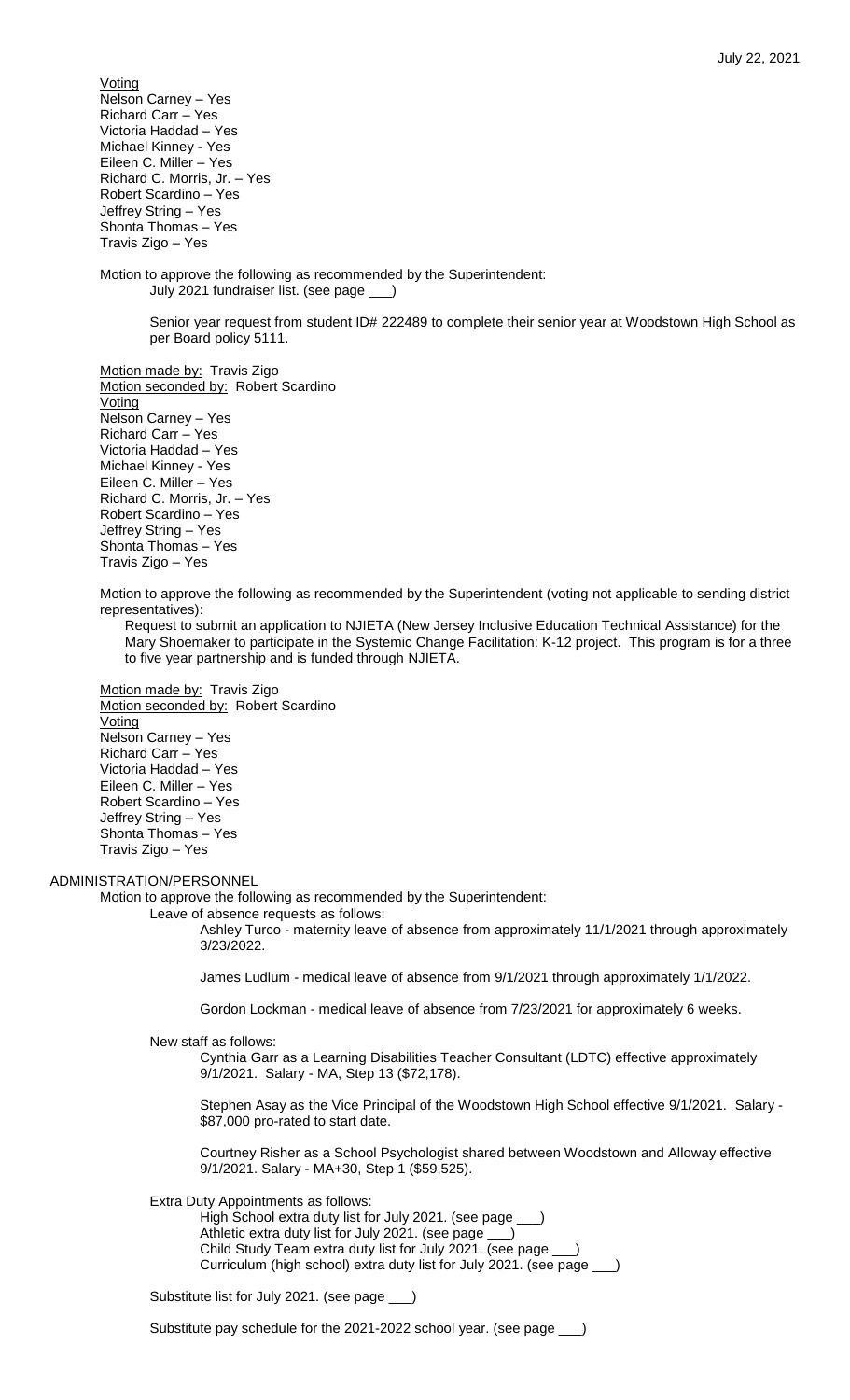Motion made by: Robert Scardino Motion seconded by: Michael Kinney **Voting** Nelson Carney – Yes Richard Carr – Yes Victoria Haddad – Yes Michael Kinney - Yes Eileen C. Miller – Yes Richard C. Morris, Jr. – Yes Robert Scardino – Yes Jeffrey String – Yes Shonta Thomas – Yes Travis Zigo – Yes

Motion to approve the following as recommended by the Superintendent (voting not applicable to sending district representatives):

Leaves of absence requests as follows:

Jennifer Sherburne - medical leave of absence from approximately 9/1/2021 through 9/24/2021.

Extra Duty Appointments as follows:

Middle School extra duty list for July 2021. (see page \_\_\_) Mary Shoemaker extra duty list for July 2021. (see page William Roper extra duty list for July 2021. (see page Curriculum extra duty list (non-high school) for July 2021. (see page \_\_\_)

Motion made by: Eileen C. Miller Motion seconded by: Robert Scardino Voting Nelson Carney – Yes Richard Carr – Yes Victoria Haddad – Yes Michael Kinney - Yes Eileen C. Miller – Yes Richard C. Morris, Jr. – Yes Robert Scardino – Yes Jeffrey String – Yes Shonta Thomas – Yes Travis Zigo – Yes

# OPERATIONS/FINANCE

Motion to approve the following financial reports as recommended by the School Business Administrator: (see Board Minutes Financial Back-up Binder for details).

Pursuant to N.J.A.C. 6A:23A-16.10 (c)3, I certify that as of May 31, 2021, no budgetary line item account has obligations and payments (contractual orders) which in total exceed the amount appropriated by the Woodstown-Pilesgrove Regional Board of Education pursuant to N.J.S.A. 18A:22-8.1 and N.J.S.A. 18A:22-8.2 and no budgetary line item account has been over-expended in violation of N.J.A.C. 6:23- 16.10 (a)1.

Board Secretary **Date** 

\_\_\_\_\_\_\_\_\_\_\_\_\_\_\_\_\_\_\_\_\_\_\_\_\_\_\_\_\_ \_\_\_\_\_\_\_\_\_\_\_\_\_\_\_\_\_\_\_\_\_\_\_\_

The May 31, 2021, preliminary final Report of the Treasurer of School Funds for the 2020-2021 school year is in agreement with the May 31, 2021, preliminary Report of the Board Secretary, pending audit.

Pursuant to N.J.A.C. 6A:23A-16.10(c)4, that the Woodstown-Pilesgrove Regional Board of Education certifies that as of May 31, 2021, and after review of the Secretary's Monthly Financial Report and the Treasurer's Monthly Financial Report and upon consultation with the appropriate district officials, to the best of the Board's knowledge, no major account or fund has been over-expended in violation of N.J.A.C. 6A:23A-16.10(a)1 and that sufficient funds are available to meet the district's financial obligations for the remainder of the fiscal year.

EFT's for June 2021, hand check payments for June 2021, additional payment list for the month of June, and payment list for the month of July 2021.

Transfer of funds as previously approved by the Superintendent pursuant to 18A:22-8.1 for the month of May 2021.

Additional financial reports as follows: Student Activities and Athletics for the month of June 2021. Scholarships for the month of June 2021. Odyssey of the Mind for the month of June 2021. Cafeteria Report for the month of June 2021. Woodstown Community School for the month of June 2021.

Motion made by: Robert Scardino Motion seconded by: Eileen C. Miller **Voting** Nelson Carney – Yes Richard Carr – Yes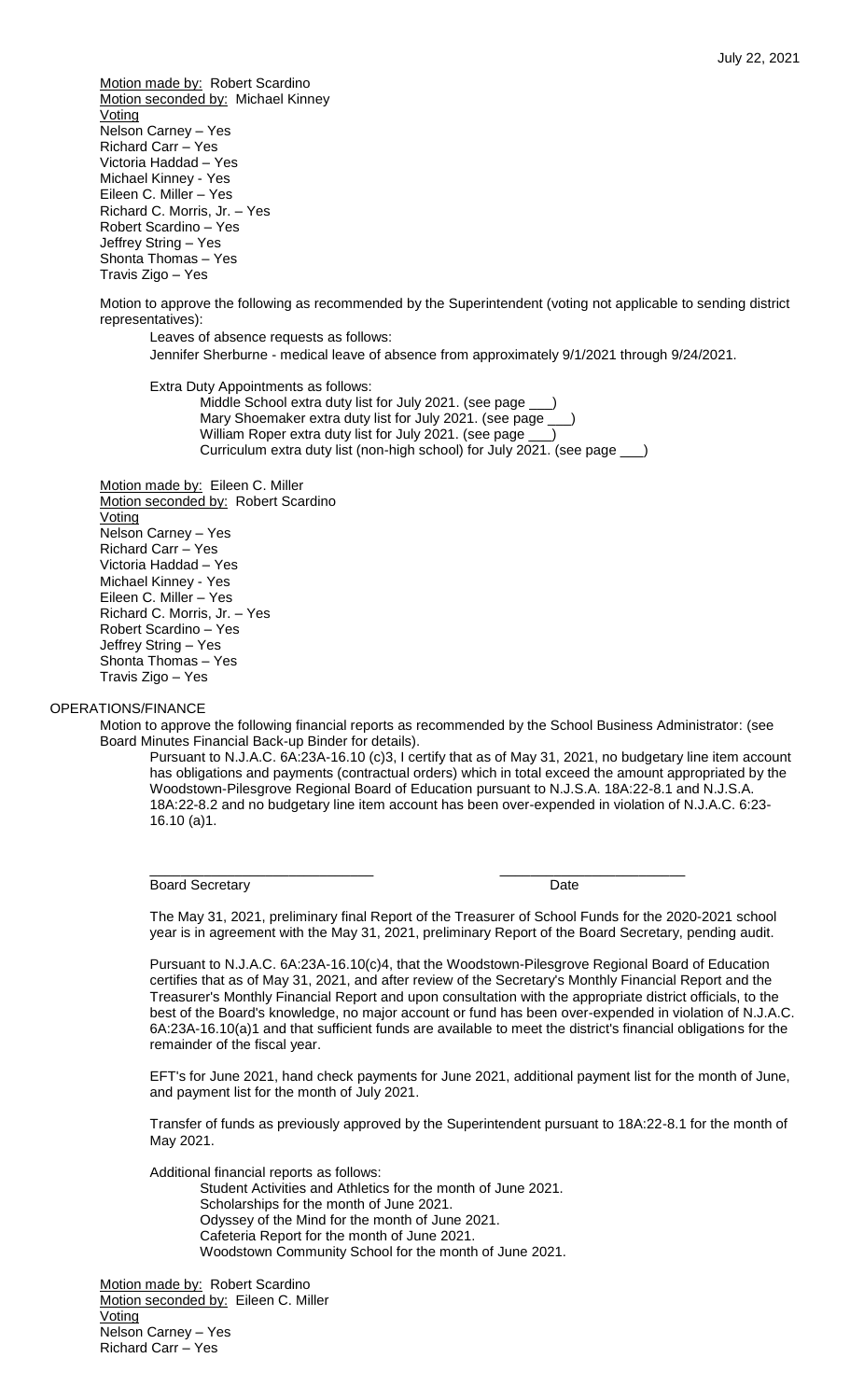Victoria Haddad – Yes Michael Kinney - Yes Eileen C. Miller – Yes Richard C. Morris, Jr. – Yes Robert Scardino – Yes Jeffrey String – Yes Shonta Thomas – Yes Travis Zigo – Yes

Motion to approve the following as recommended by the School Business Administrator: Authorize the submission of the ESEA grant application for Fiscal Year 2022 and to accept the grant award in the anticipated amount of \$233,001.00 upon subsequent approval of the application.

Contract with Cooper Health System to provide a sports medicine physician on-site at each home football game played by Woodstown High School's football team for the 2021-2022 school year.

Contract with Y.A.L.E. School Inc. for the attendance of the following students in the amount of \$70,051.80 each, effective July 6, 2021 through June 30, 2022 for 210 days for the Extended School Year and the 2021-2022 school year:

NJSmart #8356017265 NJSmart #6670522415

Renewal of district transportation contracts with B. R. Williams, Inc. for the 2021-2022 school year at a CPI of 1.69 for High School/Middle School. (see page \_\_\_)

Gloucester County Special Services School District contract bid for special education in-district students, transportation route SS529B, Bus #1 and Bus #2 with aides at a per diem cost of \$320.00 plus \$22.40 (7% administrative cost) for a total route cost of \$342.40 per bus. Program runs 7/6/21 through 7/29/21, Monday through Thursday.

Gloucester County Special Services School District contract bid for in-district Launch to Learning program, transportation route SS529C, Bus #1, Bus #2, Bus #3 and Bus #4 at a per diem cost of \$276.00 plus \$19.32 (7% administrative cost) for a total route cost of \$295.32 per bus. If an aide is needed on any bus during this program, an additional charge of \$44.00, plus a 7% administrative fee per diem, per bus will be applied. Program runs 8/16/21 through 8/19/21 & 8/23/21 through 8/26/21 Monday through Thursday. This program is being paid through the ESEA Grant.

Educational Services Commission of New Jersey contract for transportation route ESY22 with an aide at a per diem of \$379.00, plus up to a 6% administrative fee) for student NJSmart #5528401090.

Pittsgrove Township Board of Education Joint Transportation Agreement for Summer 2021 for special education out-of-district route SC-CUMB AM and PM at \$221.44 per diem for students NJSmart #1416288941 & #2384482013.

Gloucester County Special Services School District Summer 2021 contract for special education out-ofdistrict students as follows (Note: This is the total per diem route cost. Routes may contain students from other districts and therefore the cost per diem will be pro-rated accordingly by Gloucester County Special Services School district):

Route SS560 at total route cost of 217.95 per diem, plus a 7% administrative fee for student NJSmart #8356017265.

Route SS526 at total route cost of \$462.00 per diem, plus a 7% administrative fee for students NJSmart #6053703191, #7170363720, #7402363052 and #3511701309.

Route SS524 at total route cost of \$436.50 per diem, plus a 7% administrative fee for students NJSmart #1152948660, #5508166782 and #2597878993.

Route SS541 at total route cost of \$281.00 per diem, plus a 7% administrative fee for student NJSmart #8669004539 and #7182903077.

Motion made by: Eileen C. Miller Motion seconded by: Michael Kinney **Voting** Nelson Carney – Yes Richard Carr – Yes Victoria Haddad – Yes Michael Kinney - Yes Eileen C. Miller – Yes Richard C. Morris, Jr. – Yes Robert Scardino – Yes Jeffrey String – Yes Shonta Thomas – Yes Travis Zigo – Yes

Motion to approve the following as recommended by the School Business Administrator (voting not applicable to sending district representatives):

Contract with Franklin Alarm Company Inc. to provide fire alarm monitoring at Mary Shoemaker School effective June 29, 2021 through June 30, 2022. (Note: there is no fee for the first year)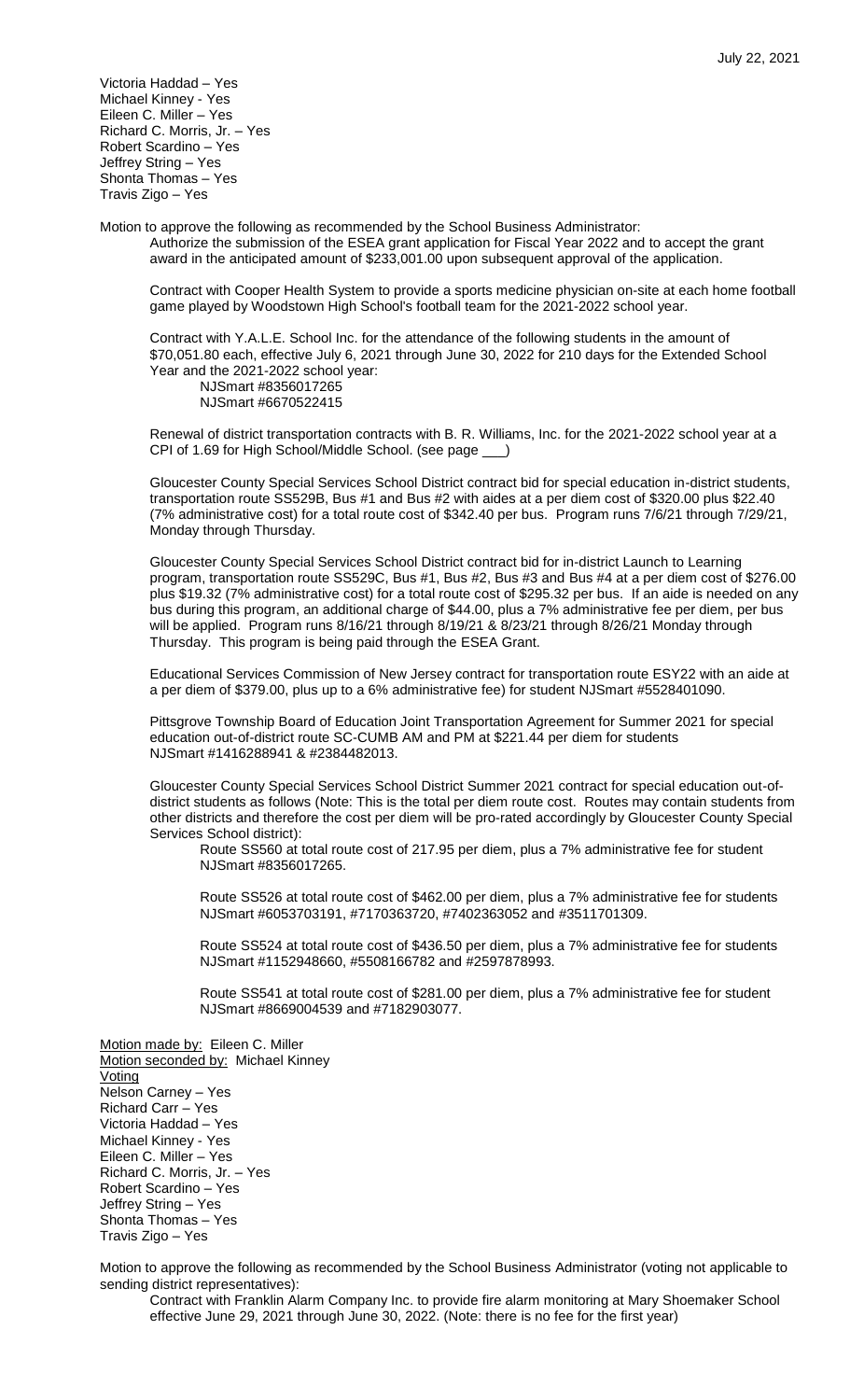Contract with Gateway School, LLC for the attendance of student NJSmart# 5528401090 in the amount of \$78,724.80 effective July 6, 2021 through June 30, 2022 for Extended School Year and the 2021-2022 school year plus a 1:1 aid for 210 days in the amount of \$35,700.00 for a total cost of \$114,424.80.

Contract with the State of New Jersey, Department of Human Services, Commission For The Blind and Visually Impaired to provide services to student NJSmart #8611345492 in the amount of \$2,200.00 for the 2021-2022 school year.

Addition of student NJSmart #3511701309 to the previously approved contract with Salem County Special Services School District for the 2021-2022 Extended School Year program in the amount of \$5,000.00.

Renewal of district transportation contracts with B. R. Williams, Inc. for the 2021-2022 school year at a CPI of 1.69 for Mary S. Shoemaker School/Williams Roper Early Childhood Learning Center. (see page  $\Box$ )

Motion made by: Eileen C. Miller Motion seconded by: Robert Scardino Voting Nelson Carney – Yes Richard Carr – Yes Victoria Haddad – Yes Eileen C. Miller – Yes Robert Scardino – Yes Jeffrey String – Yes Shonta Thomas – Yes Travis Zigo – Yes

ANNUAL APPOINTMENTS AND AFFIRMATIONS FOR THE 2021-2022 SCHOOL YEAR Motion to approve the annual appointments and affirmations as recommended by the School Business Administrator for the 2021-2022 school year as follows:

> Personnel Appointments 504 Officer (staff) - Tameka Matthews 504 Officer High School Students - Richard Senor 504 Officer Middle School Students - Michelle Spaventa 504 Officer Elementary School Students - Diane Cioffi Accountability Officer; Federal Grants - Steven Crispin Affirmative Action Officer - Tameka Matthews Americans with Disabilities Act (ADA) - Steven Crispin Asbestos Management - Steven Crispin Cash Manager - Steven Crispin Custodian of Records - Steven Crispin District Integrated Pest Management Officer - Larry Hitchner EEO/ADA Compliance Officer - Steven Crispin Emergency Plan and Security Coordinator - Christopher Snyder HIB Coordinator -Christine Carpenter HIB Specialists - Kristine Knorr (WHS); Kim Micale (WMS); Jennifer Hildebrand (MSS); Stephanie Silver (WRECLC) Homeless Liaison - Christopher Snyder Indoor Air Quality Designee - Larry Hitchner Public Agency Compliance Officer (P.A.C.O.) - Steven Crispin Purchasing Agent - Steven Crispin (bid threshold \$32,000.00) Right to Know - Steven Crispin Safety Officer - Christopher Snyder Title IX Coordinator - Joe Ursino Worker's Compensation Coordinator - Steven Crispin

Motion made by: Richard C. Morris, Jr. Motion seconded by: Michael Kinney Voting Nelson Carney – Yes Richard Carr – Yes Victoria Haddad – Yes Michael Kinney - Yes Eileen C. Miller – Yes Richard C. Morris, Jr. – Yes Robert Scardino – Yes Jeffrey String – Yes Shonta Thomas – Yes Travis Zigo – Yes

# POLICY

Motion to approve the following policies and regulations for second reading and adoption: Alert 223 Summary

- P 0131 Bylaws, Policies, and Regulations (Revised)<br>P 1521 Educational Improvement Plans (M) (Abolish P 1521 Educational Improvement Plans (M) (Abolished)<br>P 1649 Federal Families First Coronavirus (COVID-19 R P 1649 Federal Families First Coronavirus (COVID-19 Response Act (M) (Abolished)<br>P 2421 Career and Technical Education (Revised) Career and Technical Education (Revised) R 2421 Vocational - Technical Education (Abolished)
- P 3134 Assignment of Extra Duties (Revised)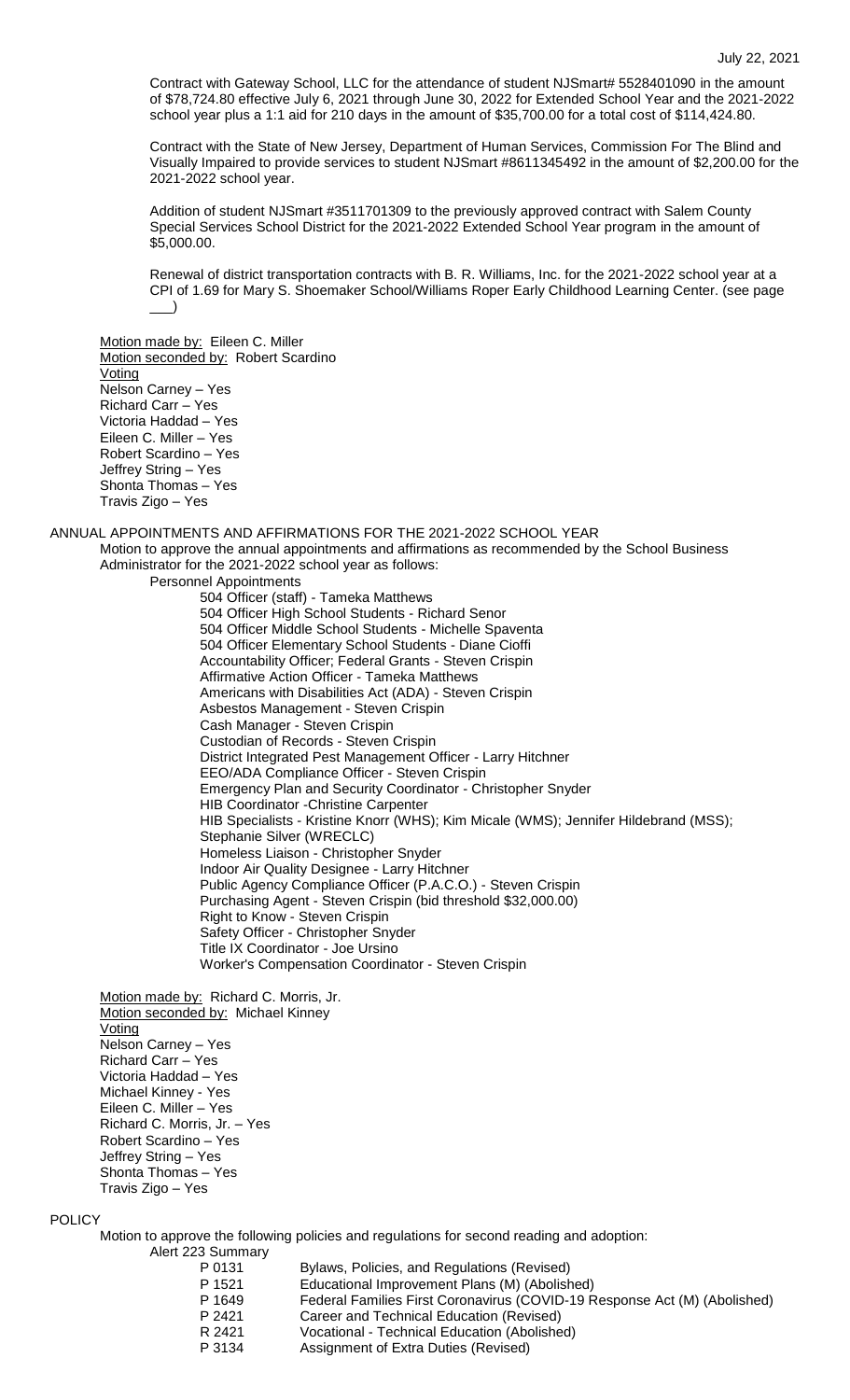| P 3142    | Nonrenewal of Nontenured Teaching Staff Member (Revised)                                                       |
|-----------|----------------------------------------------------------------------------------------------------------------|
| R 3142    | Nonrenewal of Nontenured Teaching Staff Member (Revised)                                                       |
| P 3221    | Evaluation of Teachers (M) (Revised)                                                                           |
| R 3221    | Evaluation of Teachers (M) (Revised)                                                                           |
| P 3222    | Evaluation of Teaching Staff Members, Excluding Teachers and Administrators<br>(M) (Revised)                   |
| R 3222    | Evaluation of Teaching Staff Members, Excluding Teachers and Administrators<br>(M) (Revised)                   |
| P 3223    | Evaluation of Administrators, Excluding Principals, Vice Principals, and Assistant<br>Principals (M) (Revised) |
| R 3223    | Evaluation of Administrators, Excluding Principals, Vice Principals, and Assistant<br>Principals (M) (Revised) |
| P 3224    | Evaluation of Principals, Vice Principals, and Assistant Principals (M) (Revised)                              |
| R 3224    | Evaluation of Principals, Vice Principals, and Assistant Principals (M) (Revised)                              |
| P 4146    | Nonrenewal of Nontenured Support Staff Member (Revised)                                                        |
| R 4146    | Nonrenewal of Nontenured Support Staff Member (Revised)                                                        |
| P 5460.02 | Bridge Year Pilot Program (M) (New)                                                                            |
| R 5460.02 | Bridge Year Pilot Program (M) (New)                                                                            |
| P 6471    | School District Travel (M) (Revised)                                                                           |
| R 6471    | School District Travel (M) (Revised)                                                                           |
| P 8561    | Procurement Procedures for School Nutrition Programs (M) (Revised)                                             |
|           | Additional Policies and Regulations for update (not part of Alert 223)                                         |
| P 1110    | Organization Chart (Revised)                                                                                   |
| P 5111    | Eligibility of Resident NonResident Students (Revised)                                                         |
| P 5410    | Promotion and Retention (M) (Revised)                                                                          |
| R 5410    | Promotion and Retention (M) (New)                                                                              |

R 5420 Reporting Student Progress (New)

Motion made by: Robert Scardino

Motion seconded by: Eileen C. Miller **Voting** Nelson Carney – Yes Richard Carr – Yes Victoria Haddad – Yes Michael Kinney - Yes Eileen C. Miller – Yes Richard C. Morris, Jr. – Yes Robert Scardino – Yes Jeffrey String – Yes Shonta Thomas – Abstained Travis Zigo – Yes

### OLD BUSINESS – None.

NEW BUSINESS – Mr. Crispin will be requesting a meet and greet with each Board member.

### REPORTS

Steven Crispin, Acting School Business Administrator – Had nothing to report.

Administrators – Written reports from administrators were available for review.

### Building Reports:

Fire Security Drills for the month of June 2021. Attendance for the month of June 2021.

### BOARD REPORTS

President – Nelson Carney

Committee meetings will begin in September.

### Sending Districts

Upper Pittsgrove Township – Michael Kinney stated the roof project is underway.

Alloway Township -- Richard Morris Jr., stated the new Superintendent has is in place; Summer program has 40 students attending.

#### Liaison Reports

NJSBA Delegate Report – Eileen Miller/Victoria Haddad – Mrs. Miller attended the in-person NJSBA

SACC Report – Shonta Thomas – Nothing to report.

AG Report – Maricia Chiarelli/Travis Zigo – Nothing to report.

PTO Report – Robert Scardino/Travis Zigo – Nothing to report.

School Foundation Report – Richard Carr - Nothing to report.

CARE Report – Jeffrey String - Nothing to report.

Marlton Recreational Field Report – Richard Carr - Nothing to report.